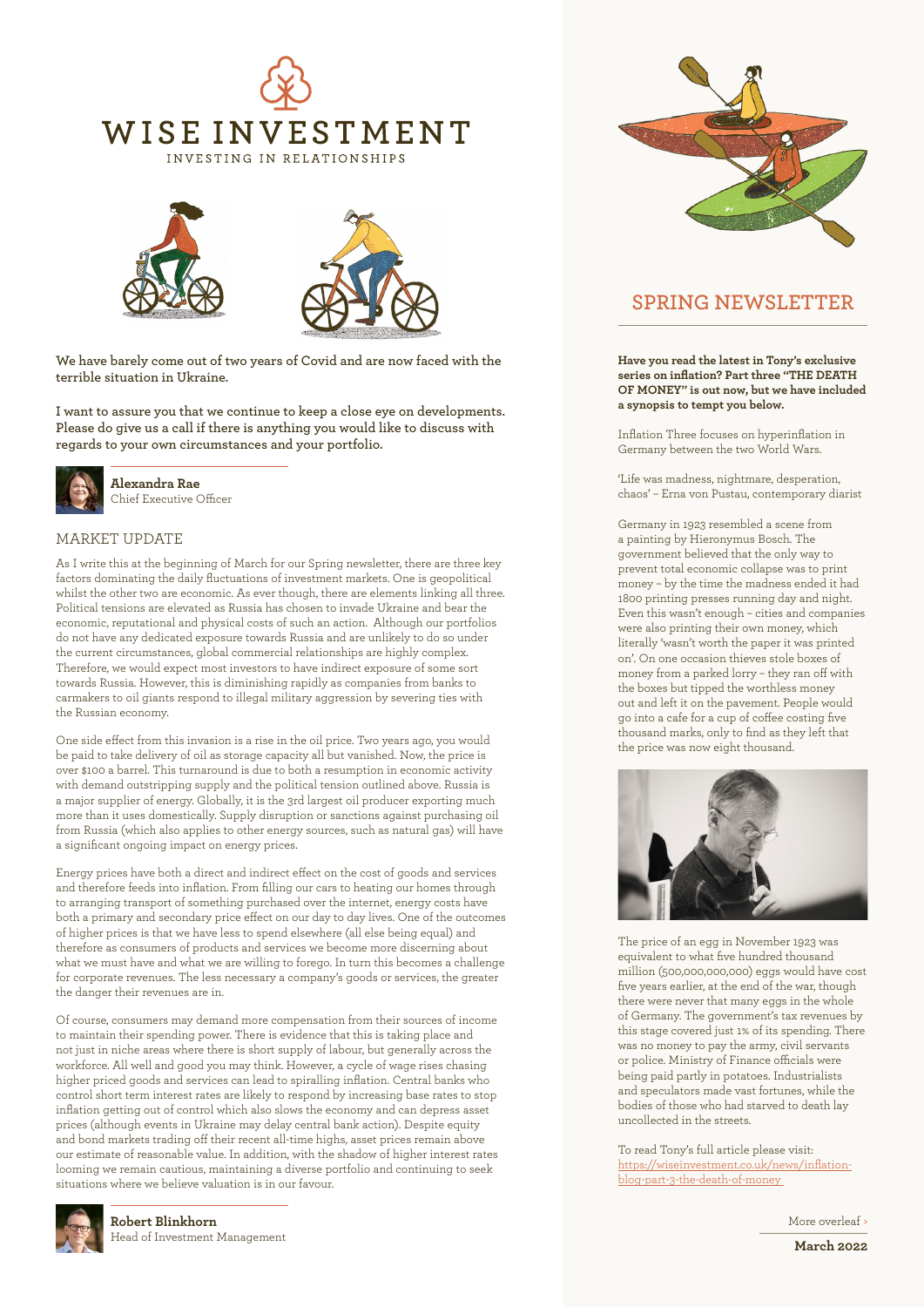# **TAX EFFICIENT INVESTMENT ALLOWANCES**

#### **With the new tax year approaching, have you thought about making the most of your tax efficient investment allowances?**

**ISA:** Any income you earn or capital gains you make within an ISA wrapper are not currently subject to UK tax. You also don't have to declare any income or capital gains on your tax return. Every UK resident over the age of 18 gets a new ISA allowance each tax year. **The ISA allowance for this tax year is £20,000 per person.** 

**Junior ISA:** Similar to a standard ISA, the main objective of a Junior ISA is to provide as much as possible for a child when they turn 18. Each child gets a new Junior ISA allowance every tax year. The Junior ISA must be opened by a parent or guardian, but anyone can invest once it is open. Funds cannot be withdrawn until the child is 18 years of age. **The Junior ISA allowance for the current tax year is £9,000 per child.**

**Personal Pension Contributions:** These automatically qualify for 20% tax relief at source. If you're a higher rate taxpayer, you can claim additional tax relief on your contributions. **The standard annual allowance is £40,000 or 100% of the value of your earnings, whichever is lower. Any contributions over the limit will be subject to tax.** 

**Company Pension Contributions:** These are paid gross by an employer and are normally treated as an allowable business expense. Consequently, they reduce the company's taxable profit, and so normally also reduce the company's Corporation Tax bill. **The standard annual allowance is £40,000 or 100% of the value of your earnings, whichever is lower. Any contributions over the limit will be subject to tax.**

If you would like to discuss your options, please get in touch.

**Jo Radcliffe** Head of Paraplanning







#### CLIENT PORTAL 'MY WISE INVESTMENT'.

We've had some really lovely feedback from our clients on our Client Portal 'My Wise Investment'.

Our Client Portal allows you access to your finances at any time, through mobile, smart devices & laptops. Upload and save your financial documents and receive notifications when there is something new for you to check.

Our clients feel safe in knowing that their data is secure and all the information they need is in one place.

Using 'My Wise Investment' you will be able to:-

- View your investment portfolio
- Review your pension details
- Store important documents
- Send and receive secure messages
- Sending documents securely
- Set your own reminders about renewals and payments
- Track the value of your property

If you are a client of ours and would like to sign up to 'My Wise Investment', please get in touch with your adviser or give us a call on **01608 695100**

#### MEET THE TEAM – OUR FINANCIAL PLANNERS

As we have done with other teams in previous newsletters, we wanted to let you behind the curtain of our Financial Planning team. The team is headed up by Deborah, who has over 35 years industry experience. Our Financial Planners pride themselves on building long-term client relationships, the sort that often span multiple generations. Two of our senior Financial Planners, Angus and James, are also company directors. We then have Jamal, Karen, Joe and David making up the rest of the Financial Planning team. Being an independent company, our Financial Planners can advise on a range of solutions to meet your needs and objectives. Primarily, our Financial Planners offer advice in the areas of:

- Pension & Retirement Planning
- Life Insurance & Family Protection
- Inheritance Tax & Estate Planning
- Tax Planning
- Lifetime Financial Planning



**Deborah**

**Jamal**



**Angus**